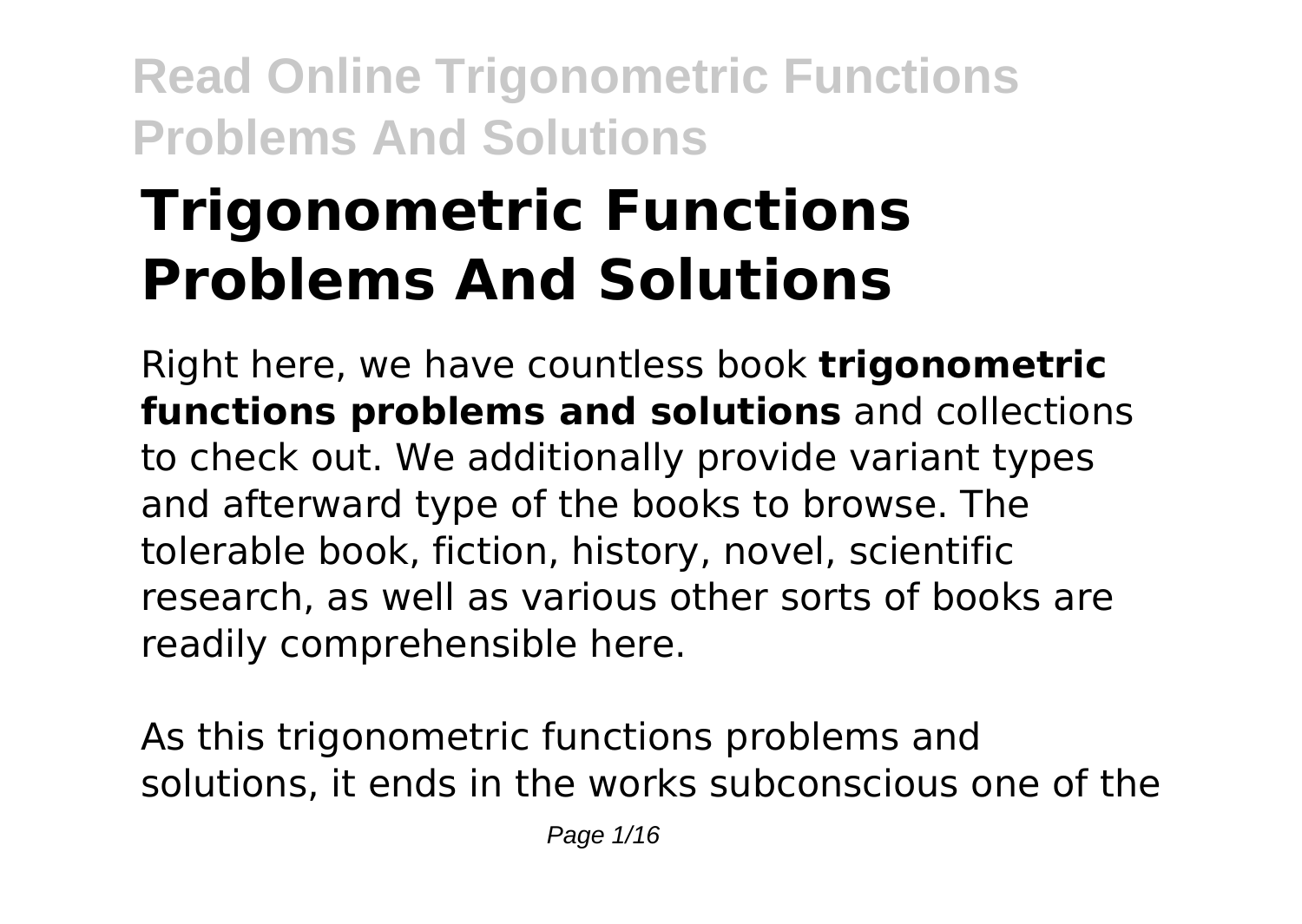favored ebook trigonometric functions problems and solutions collections that we have. This is why you remain in the best website to look the unbelievable book to have.

Solving Trigonometric Equations By Finding All Solutions **Applications of Trigonometric Functions (Word Problems Involving Tangent, Sine and Cosine)** Writing Trigonometric Equations From The Graph \u0026 Solving Word Problems *Solving Trigonometric Equations Using Identities, Multiple Angles, By Factoring, General Solution* **Evaluating Inverse Trigonometric Functions** *Derivatives of Trigonometric Functions - Product Rule* Page 2/16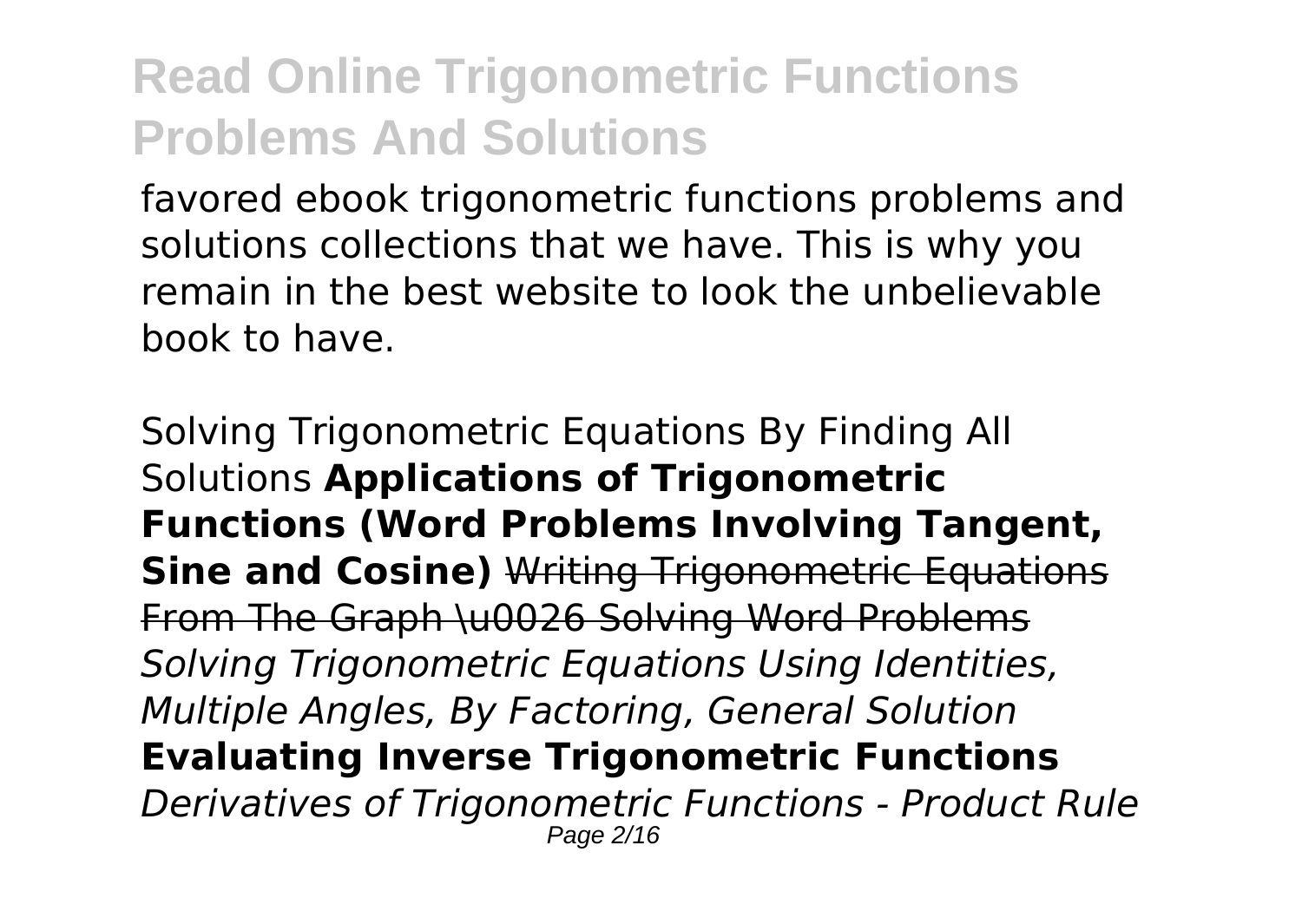*Quotient \u0026 Chain Rule - Calculus Tutorial* Integration into Inverse trigonometric functions using Substitution *Limits of Trigonometric Functions* **Derivatives of Inverse Trigonometric Functions** Trigonometric Integrals Verifying Trigonometric Identities \u0026 Equations, Hard Examples With Fractions, Practice Problems

Inverse trig functions - Practice problems! Derivative Tricks (That Teachers Probably Don't Tell You) Solving a trigonometric equation by factoring sin θ, cos θ, tan θ, cosec θ, secθ ΠΠ cot θ ΠΠ Value ΠΠΠΠΠ ΠΠ ΠΠΠΠ निकालें ? Show 23: Trigonometry: General Solution-Whole Show (English) **Tricks for Memorizing Inverse Trig Derivatives Inverse Trigonometric** Page 3/16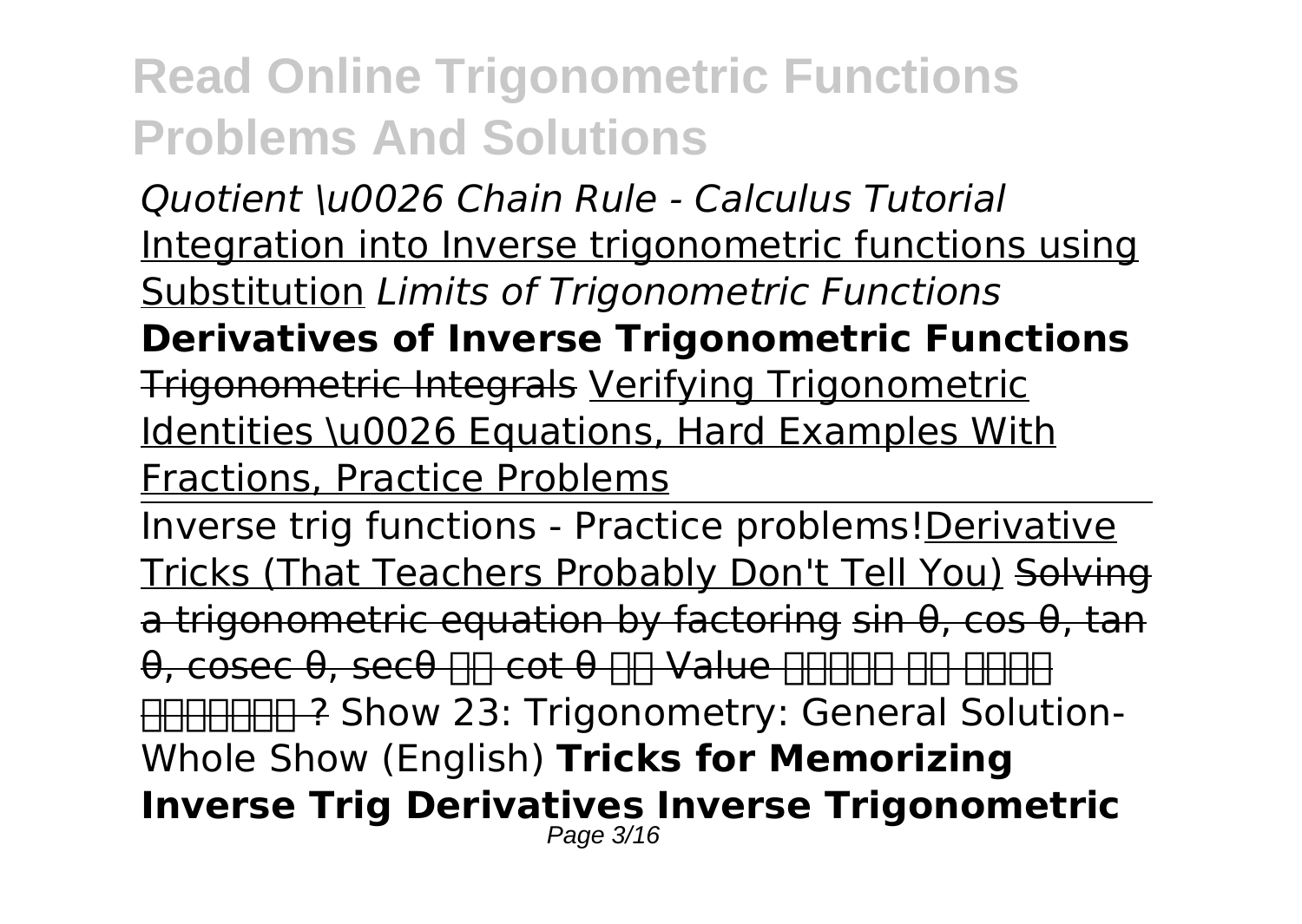**Functions TRIGONOMETRY TRICK/SHORTCUT FOR JEE/NDA/NA/CETs/AIRFORCE/RAILWAYS/BAN KING/SSC-CGL** How to apply factoring to solve a trigonometric equation Derivatives of Exponential Functions \u0026 Logarithmic Differentiation Calculus lnx, e^2x, x^x, x^sinx sinusoidal tide problem Trigonometry For Beginners! Calculus - Find the derivative of inverse trigonometric functions Trigonometric Integrals - Even Powers, Trig Identities, U-Substitution, Integration By Parts - Calcu 5 3 Trig Function Word Problems*Evaluating \u0026 Simplifying Composite Inverse Trigonometric*

*Functions Limit Problems with Trig , Part 1 Inverse Trigonometric Functions - Derivatives* Trigonometric Page 4/16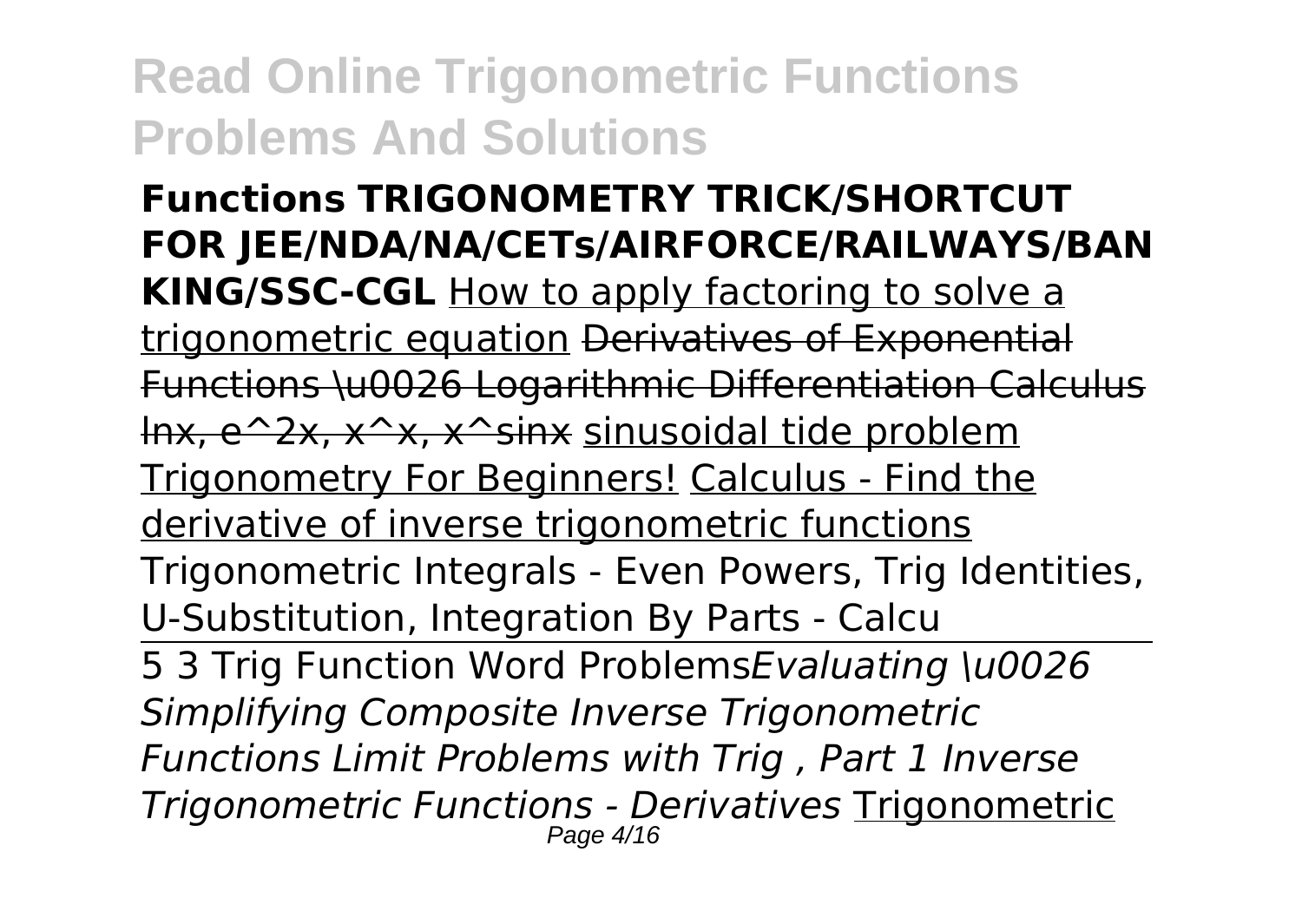#### Functions Problems And Solutions

In these lessons, examples, and solutions we will learn the trigonometric functions (sine, cosine, tangent) and how to solve word problems using trigonometry. The following diagram shows how SOHCAHTOA can help you remember how to use sine, cosine, or tangent to find missing angles or missing sides in a trigonometry problem.

#### Trigonometric Problems (solutions, examples, games, videos)

More Lessons on Trigonometry In these lessons, we will look at the three basic trigonometric functions (or trigonometric ratios), Sine, Cosine and Tangent and Page 5/16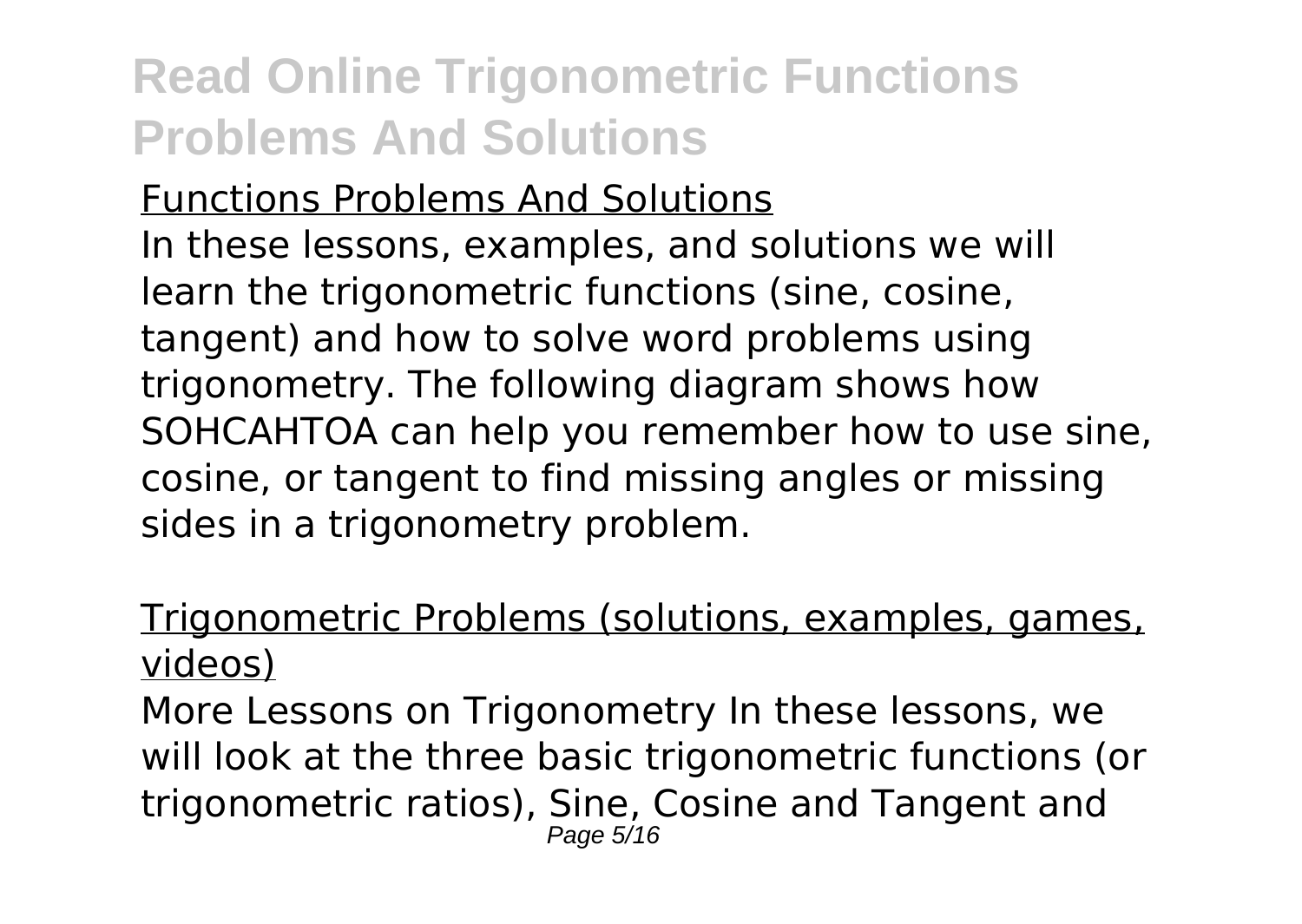how they can be used to find missing sides and missing angles. We will also learn how to solve multistep SOHCAHTOA problems. The following diagram shows how to use SOHCAHTOA.

Trigonometry Functions (solutions, examples, videos) b = 3 sin  $\theta$  = 1 3. \displaystyle b=3\qquad \sin \theta  $=\frac{1}{3}$   $\frac{3}{5}$  b = 3 sin $\theta$  = 31. . b = 2 sin  $\theta$  = 2 3. \displaystyle  $b=2\qquad$ qquad \sin \theta =\frac {2} {3} b  $= 2 \sin\theta = 32$ . . Solution: The the Pythagorean Theorem states that  $c$  2 = a 2 + b 2 \displaystyle  $c^{\wedge}$  ${2} = a^{\text{-}} {2} + b^{\text{-}} {2} c 2 = a 2 + b 2.$ 

Trigonometry: Problems with Solutions Page 6/16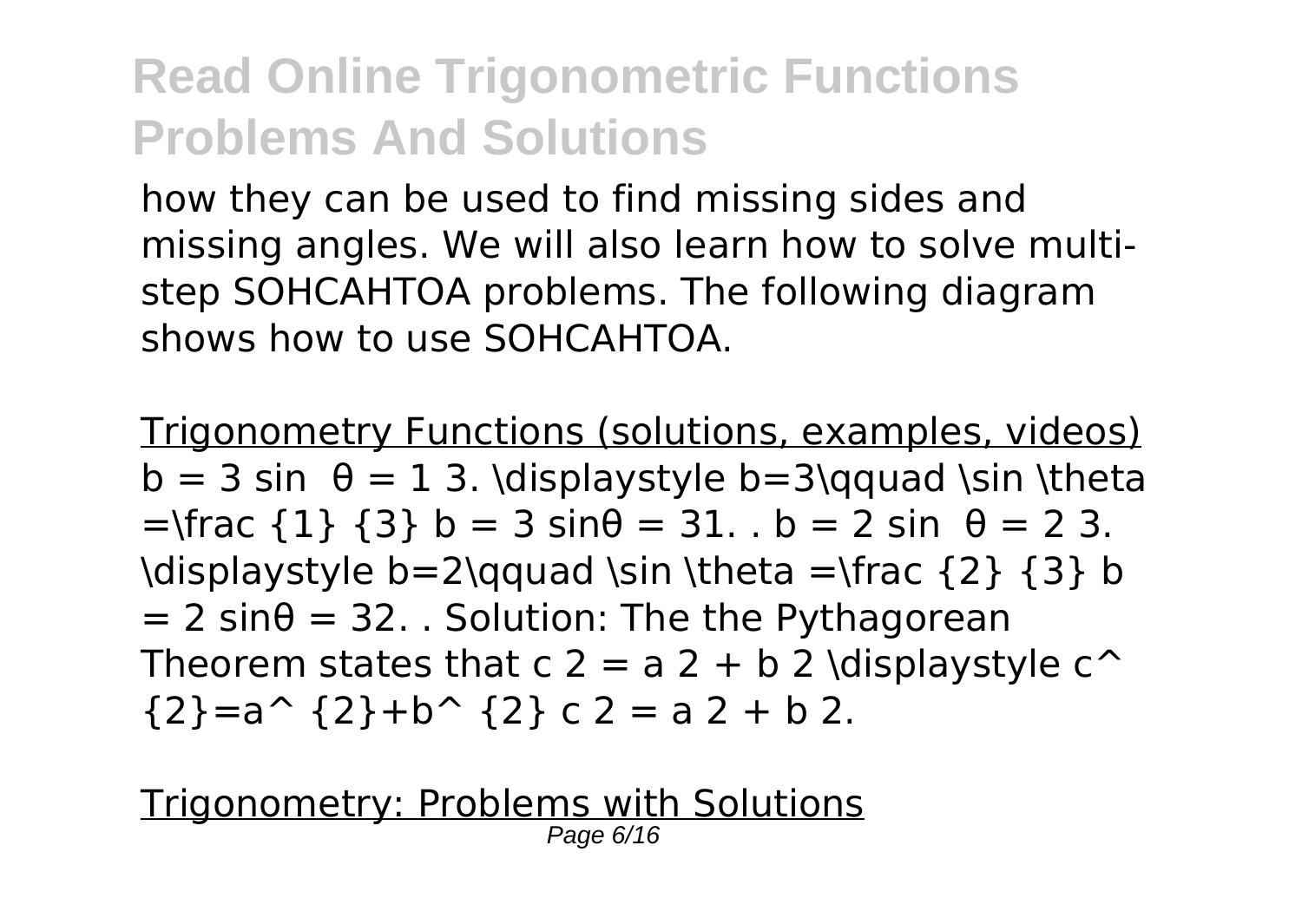List of trigonometric solved problems for beginners and advanced learners with examples and methods of solving trigonometric problems for practicing.

Trigonometry Solved Problems with Solutions Solution: cot  $(\pi + x) = c$  o t  $(x)$  \displaystyle \cot (\pi  $+ x$ )=cot (x) c o t ( $\pi + x$ ) = c o t (x) Problem 9. Calculate sin (-585°). Solution: sin (-585°)=-sin (585°)=-sin (2π+225°)=-sin225°=-sin  $(\pi+45^\circ)=\sin 45^\circ = 2$  2 \displaystyle {\frac {\sqrt {2}} {2}} 2 2 . Problem 10.

Trigonometry Problems: Problems with Solutions  $\sin (x/2) = +$  or - SORT [ (1 - cos x) / 2 ] Since Pi < x < Page 7/16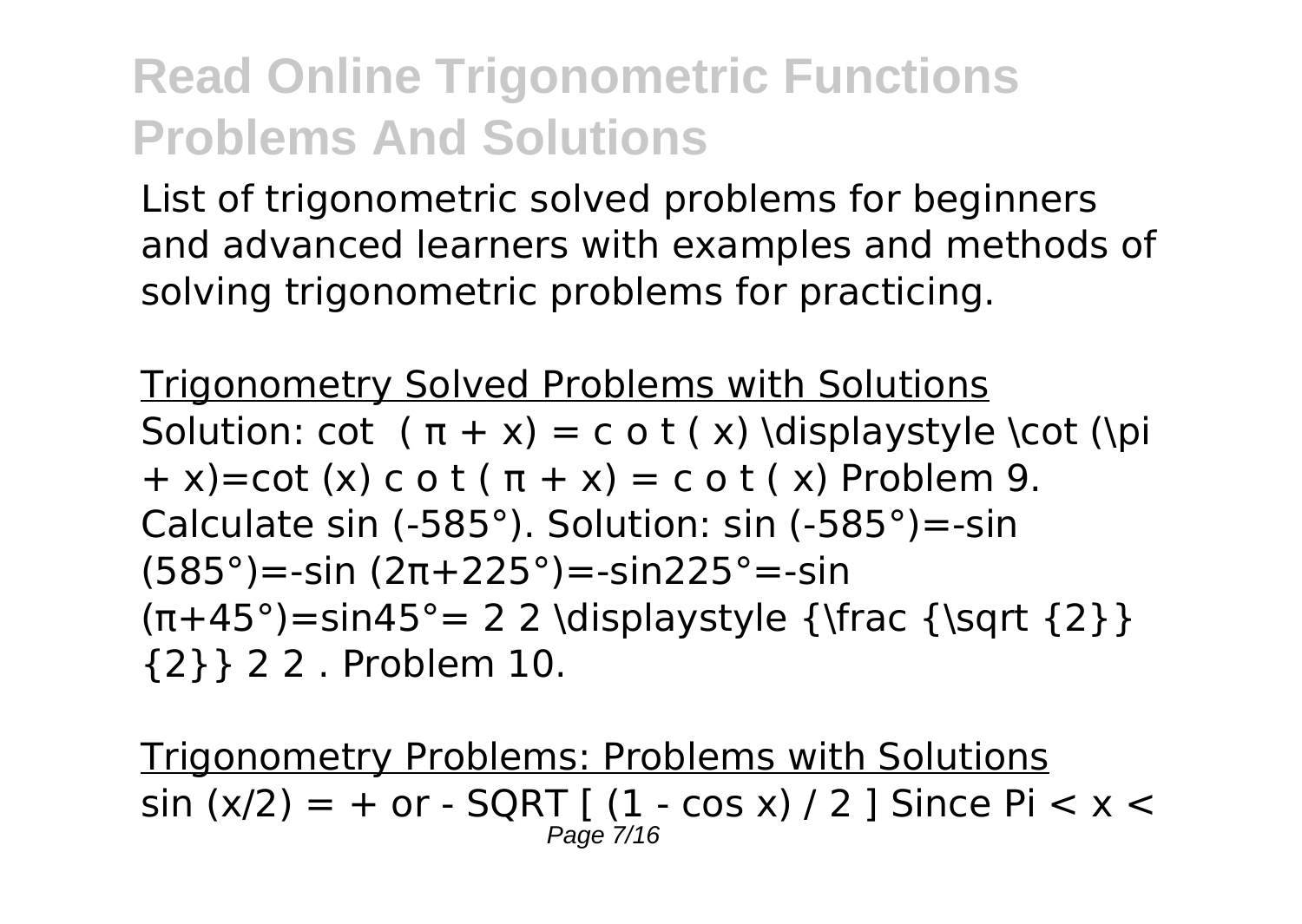Pi / 2 then Pi / 2  $\lt x$  / 2 $\lt P$  Pi / 4 so that  $x/2$  is in quadrant 1 and sin  $(x/2)$  is positive. Hence. sin  $(x/2) =$ SQRT  $(1 - \cos x)/2$  Given that sin  $(x) = 1/4$ , we use the trigonometric identity sin  $2x + \cos 2x = 1$  to find cos x, noting that x is in quadrant 2 and cos  $x$  is negative.

Trigonometric Functions - Questions With Answers Solutions to the Above Problems.  $x = 10 / \tan(51^\circ) =$ 8.1 (2 significant digits) H =  $10/$  sin(51°) = 13 (2) significant digits) Area =  $(1/2)(2x)(x) = 400$  Solve for x:  $x = 20$ ,  $2x = 40$  Pythagora's theorem:  $(2x)$  2 +  $(x)$  $2 = H$  2 H = x  $\sqrt{(5)} = 20 \sqrt{(5)}$  BH perpendicular to AC means that triangles ABH and HBC are right triangles. Page 8/16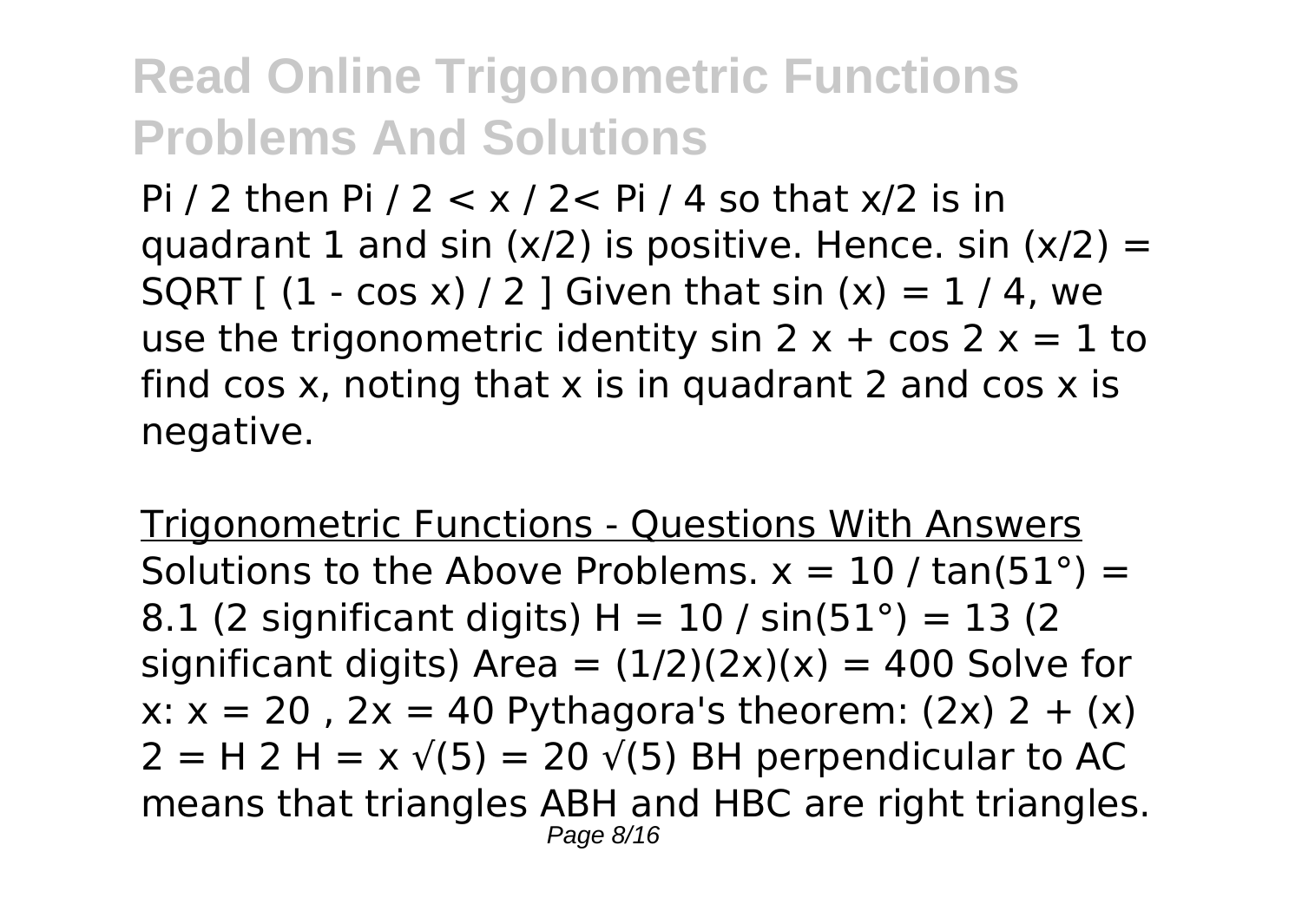Hence

Trigonometry Problems and Questions with Solutions - Grade 10 TRIGONOMETRY PROBLEMS WITH SOLUTIONS FOR CLASS 11. Problem 1 : ... Domain and range of inverse trigonometric functions. Solving word problems in trigonometry. Pythagorean theorem. MENSURATION. Mensuration formulas. Area and perimeter. Volume. GEOMETRY. Types of angles ...

Trigonometry Problems With Solutions For Class 11 Click HERE to return to the list of problems. SOLUTION 5 : Differentiate . To avoid using the chain rule, first Page 9/16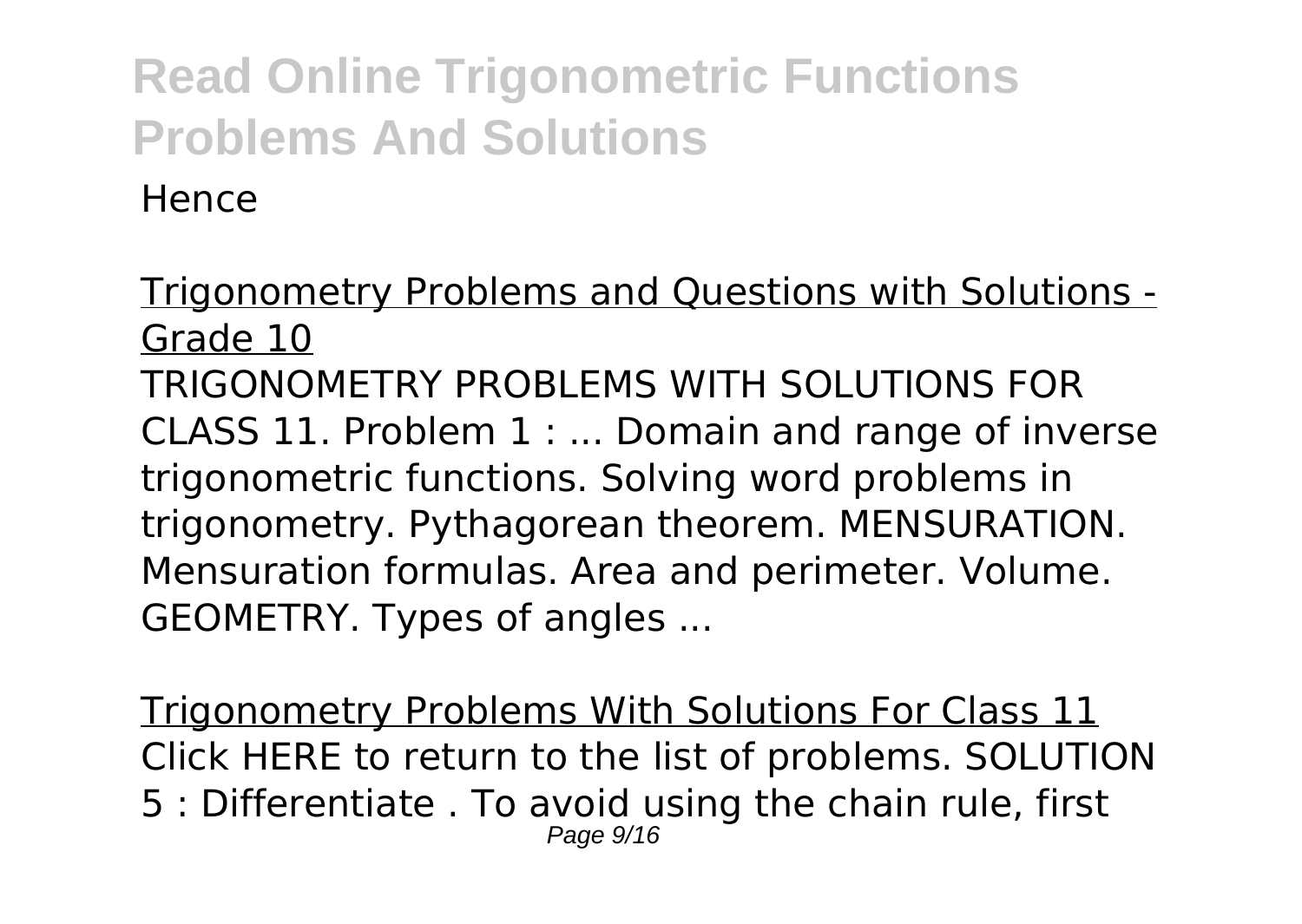rewrite the problem as . Now apply the product rule. Then . Click HERE to return to the list of problems. SOLUTION 6 : Differentiate . To avoid using the chain rule, recall the trigonometry identity , and first rewrite the problem as .

Solutions to Differentiation of Trigonometric Functions 2 | P a g e FORMULAE LIST The roots of  $ax2 + bx + c$  $= 0$  are  $x = a b b a c 2 (2 4)$ Sine rule: sinA sinB sinC a b c Cosine rule:  $a2 = b2 + c2$  2bc cos A or cos A = bc b c a 2 2 Area of a triangle: Area =  $\frac{1}{2}$  ab sin C Volume of a sphere: Volume =

All Trigonometry Past Paper Questions Page 10/16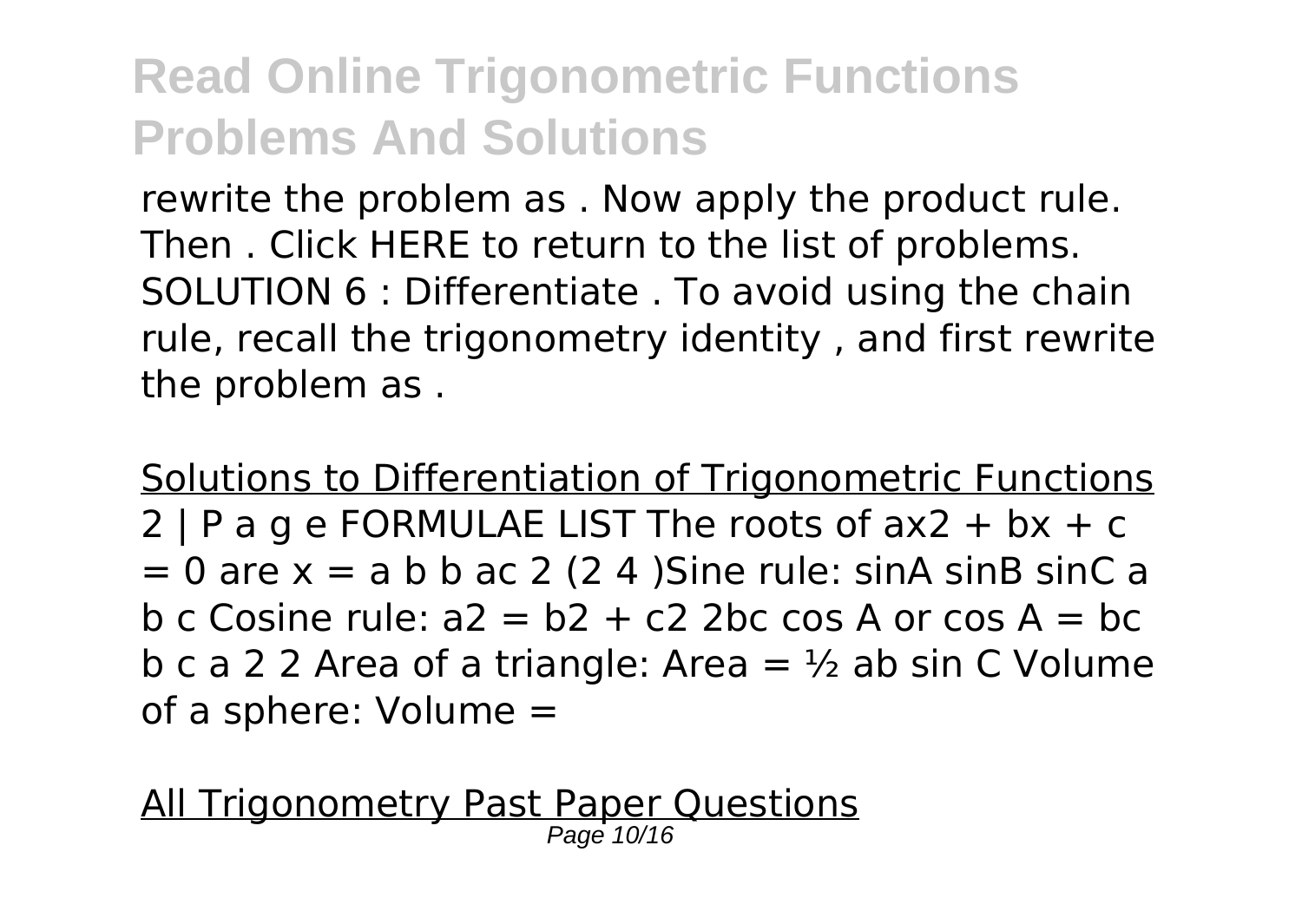Solution of triangles is the term for solving the main trigonometric problem of finding the parameters of a triangle that include angle and length of the sides. The triangle can be located either on the plane or a sphere. Figure 1 indicates a triangle with sides a, b and c and angles A, B and C respectively.

#### Trigonometric Solutions of a Triangle Examples – MathsTips.com

Trigonometric Identities Problems Exercise 1Knowing that cos  $\alpha = \frac{1}{4}$ , and that  $270^{\circ} < \alpha < 360^{\circ}$ , calculate the remaining trigonometric ratios of angle  $\alpha$ . Exercise 2 Knowing that tan  $\alpha = 2$ , and that  $180^{\circ} < \alpha$ < 270°, calculate the remaining trigonometric ratios Page 11/16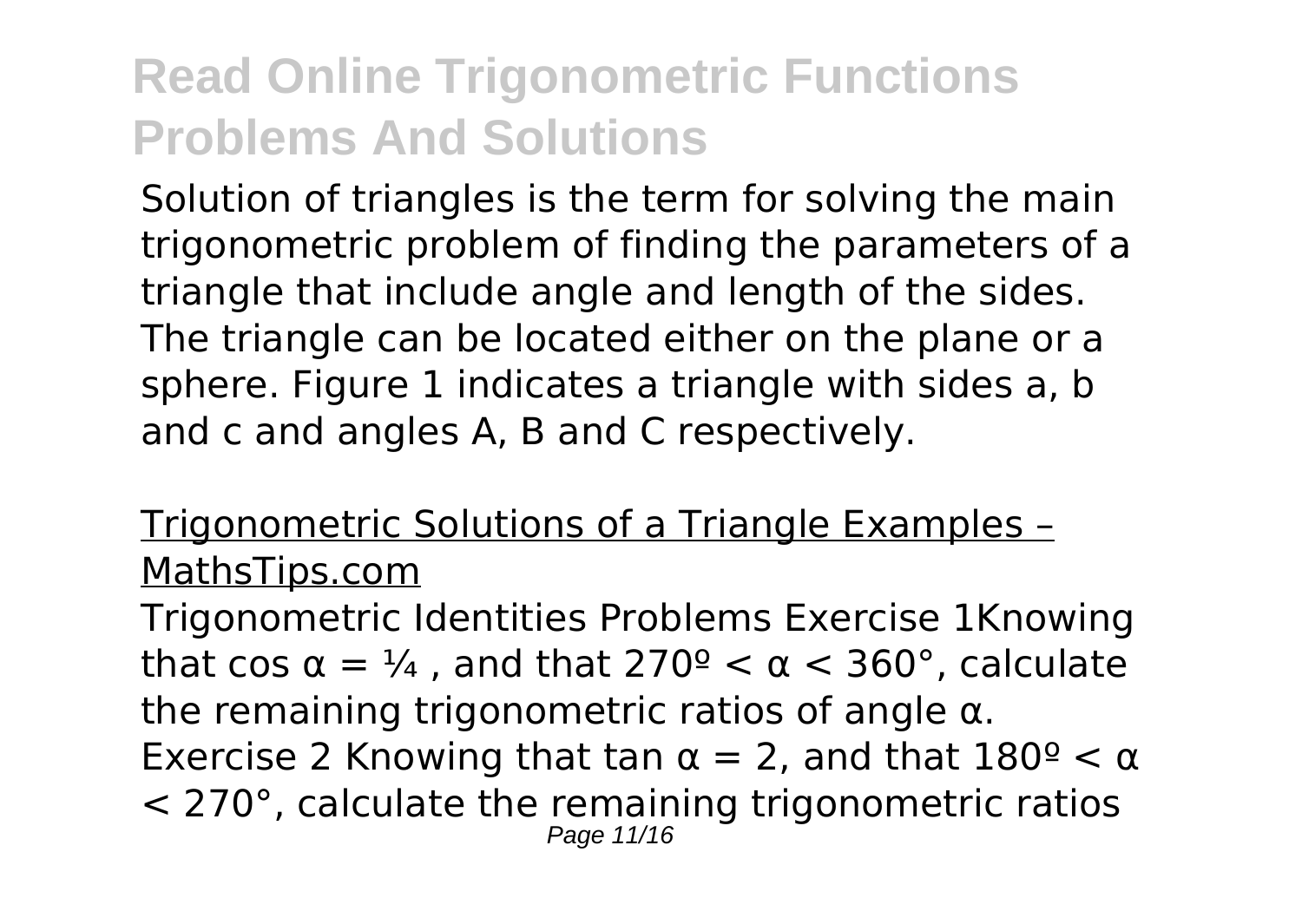### **Read Online Trigonometric Functions Problems And Solutions** of angle α. Exercise…

Trigonometric Identities Problems | Superprof TRIGONOMETRY WORD PROBLEMS WITH SOLUTIONS Problem 1 : The angle of elevation of the top of the building at a distance of 50 m from its foot on a horizontal plane is found to be 60 degree. Find the height of the building.

Trigonometry Word Problems with Solutions Trigonometry Problems and Solutions. Example 1: Two friends, Rakesh and Vishal started climbing a pyramid-shaped hill. Rakesh climbs 315 m and finds that the angle of depression is 72.3 degrees from his Page 12/16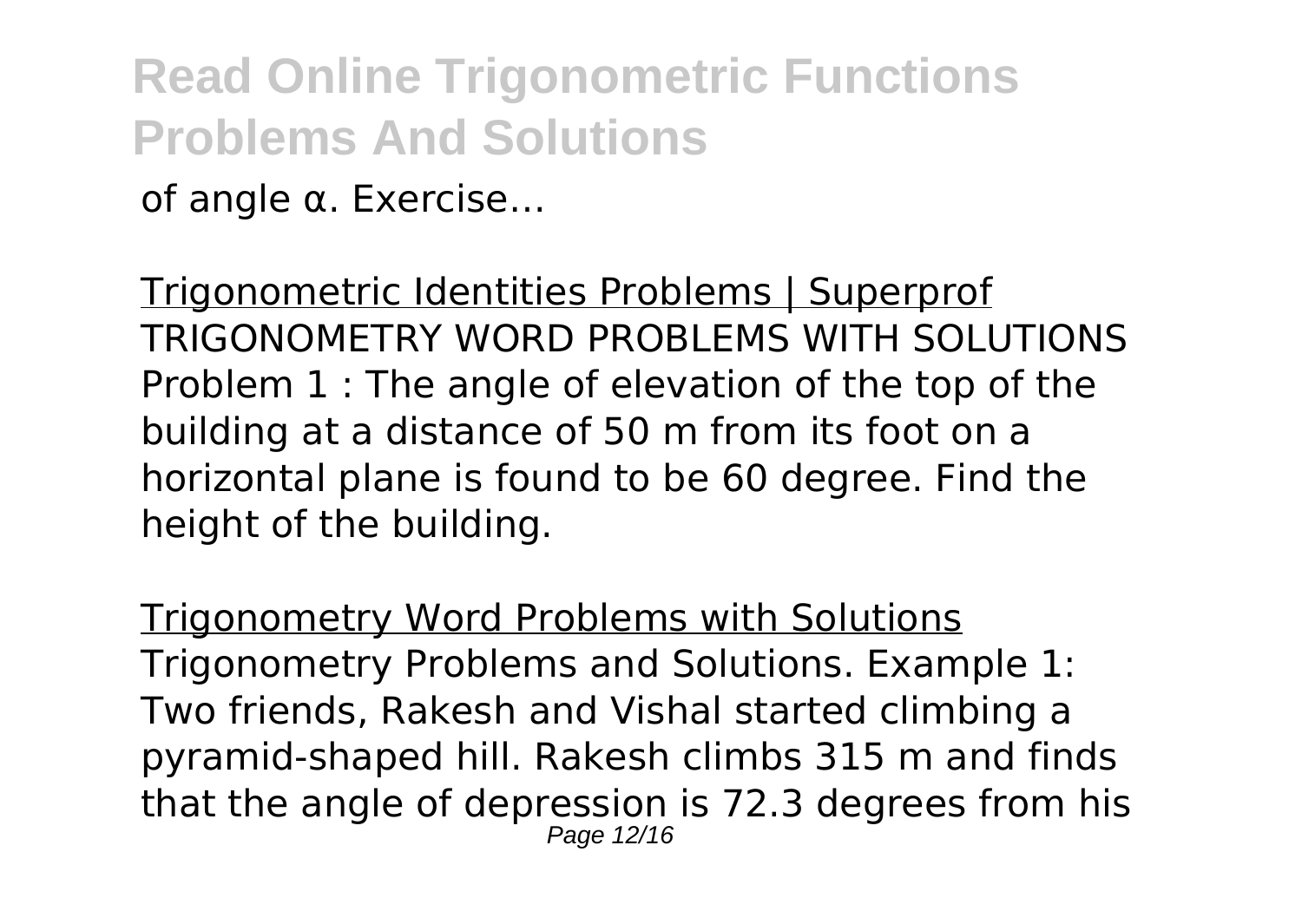starting point. How high is he from the ground? Solution: Let m is the height above the ground. To find: Value of m. To solve m, use the sine ratio.

Trigonometry (Table, Formulas and Solved Examples) To find limits of functions in which trigonometric functions are involved, you must learn both trigonometric identities and limits of trigonometric functions formulas. Here is the list of solved easy to difficult trigonometric limits problems with step by step solutions in different methods for evaluating trigonometric limits in calculus.

<u>Trigonometric Limits Problems and Solutions</u><br>Page 13/16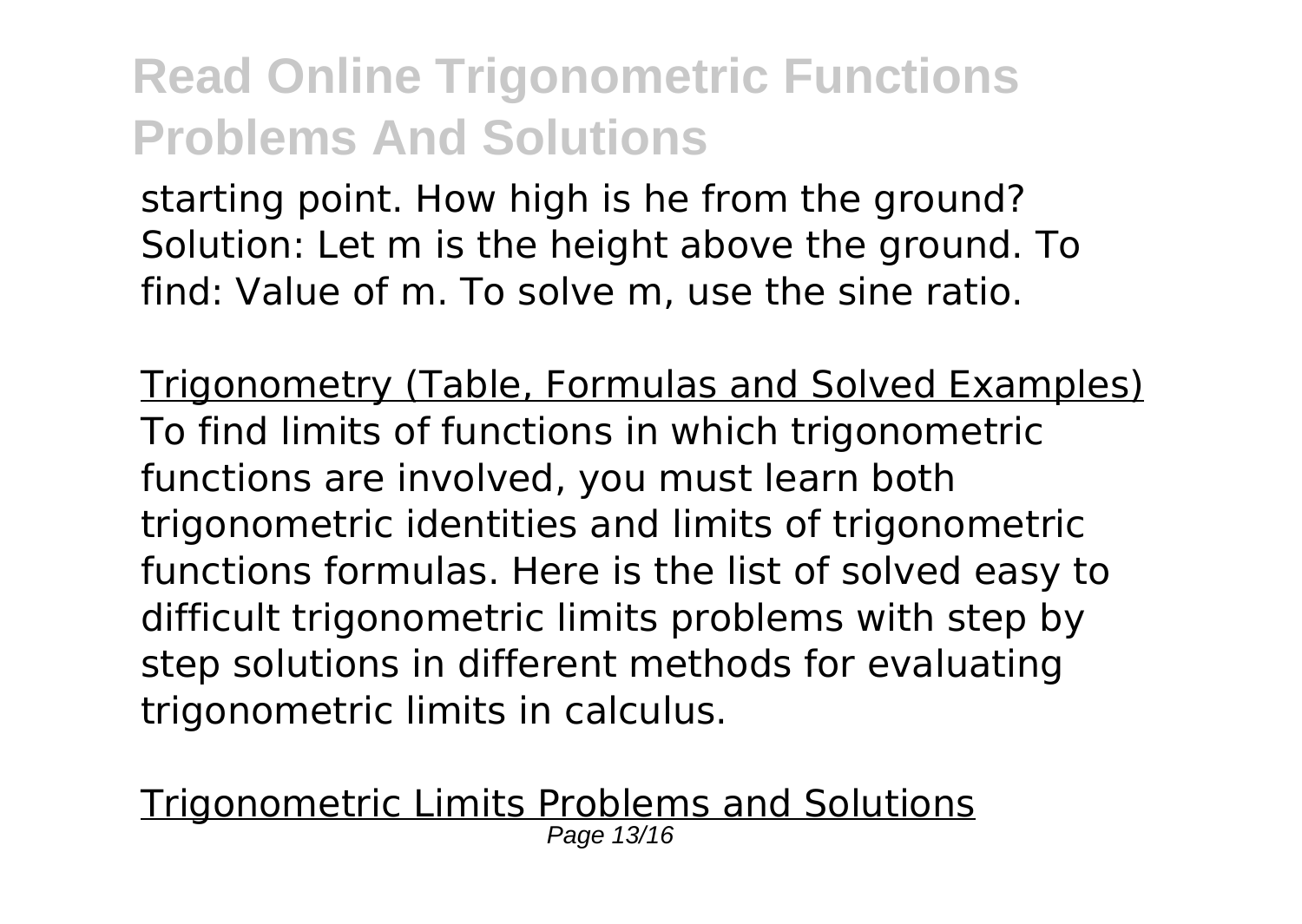Solution Where in the range  $[-2,7]$  [ − 2, 7] is the function f  $(x) = 4\cos(x) - x$  f  $(x) = 4\cos(x) - x$  is increasing and decreasing.

Calculus I - Derivatives of Trig Functions (Practice Problems)

Trigonometry questions designed to test students ability to apply their knowledge of basic trigonometry using the sine, cosine and tangent ratios. Includes problem solving questions.

Trigonometry mixed homework including problem solving ...

Trigonometry is the branch of mathematics dealing Page 14/16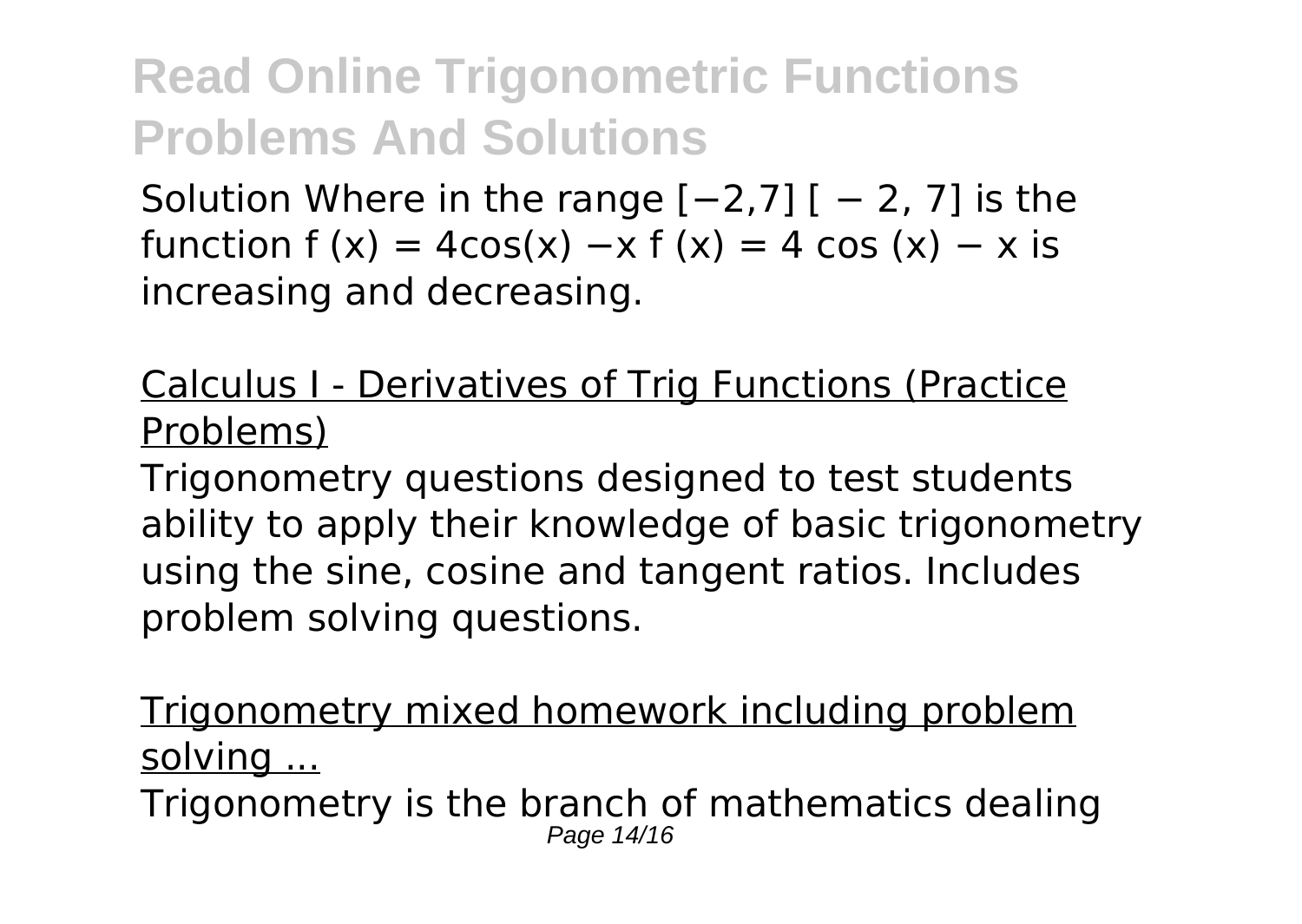with the relations of the sides and angles of triangles and with the relevant functions of any angles. Throughout history, trigonometry has been applied in areas such as geodesy, surveying, celestial mechanics, and navigation.

### Trigonometry Study Materials PDF With Practice Questions ...

The basic trigonometric limit is lim  $x \rightarrow 0$  sinx  $x = 1$ . Using this limit, one can get the series of other trigonometric limits: lim  $x\rightarrow 0$  tanx  $x = 1$ , lim  $x\rightarrow 0$ arcsinx  $x = 1$ , lim  $x \rightarrow 0$  arctanx  $x = 1$ .